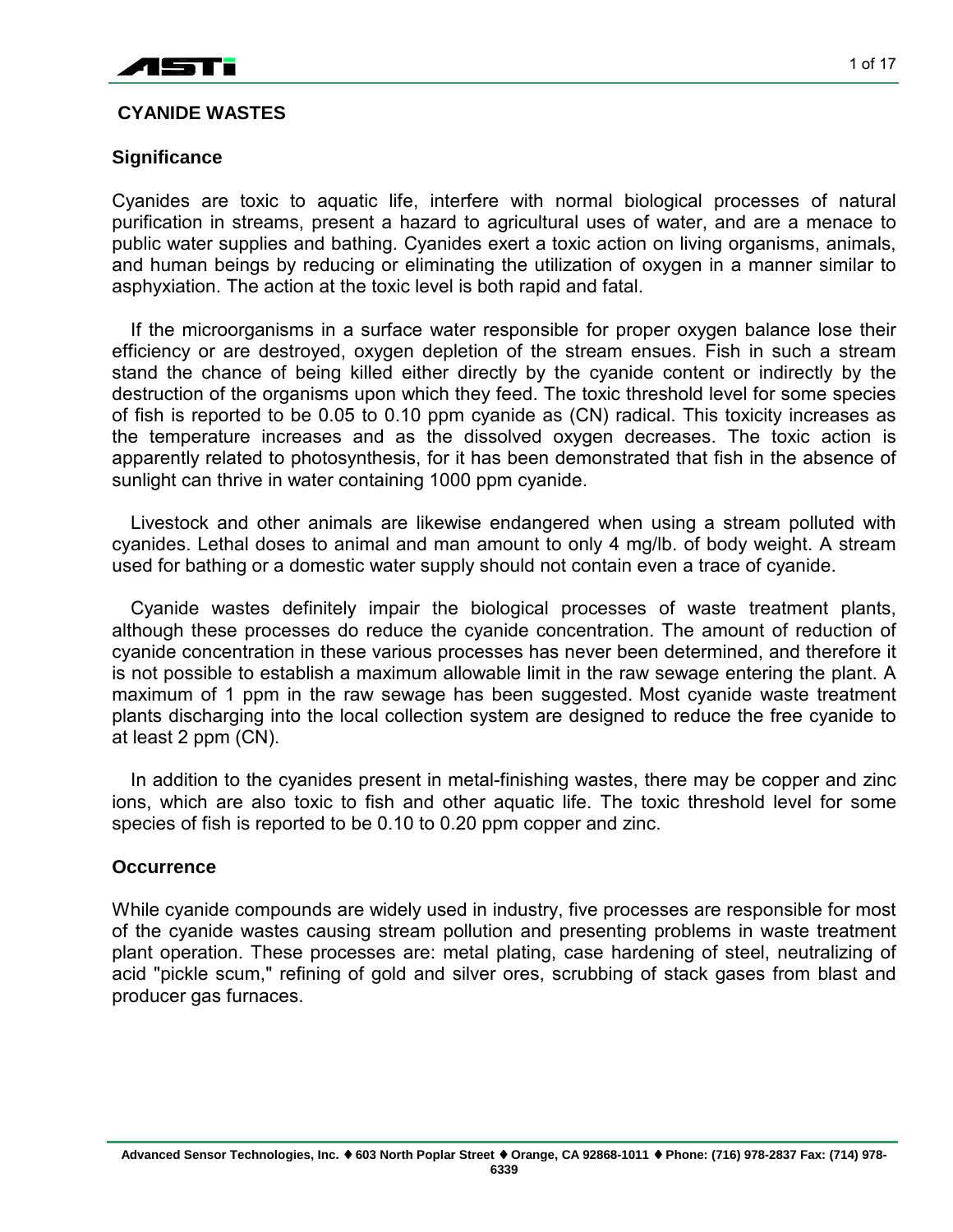

**Metal Plating:** The greatest source of cyanide-bearing waste is found in the metal-finishing industry, whose electroplating plants are distributed throughout the country. Most of the cyanide wastes are the rinse waters, spillage, and drippings from the plating solutions of cadmium, copper, silver, gold, and zinc. These plating solutions will vary in concentrations of alkali and "free" cyanide (sodium or potassium), but the various metal baths are similar in concentration. The following shows the contents of a solution for a brass-plating operation:

| Copper cyanide   | 4 oz/gal               | 30000 ppm |
|------------------|------------------------|-----------|
| Zinc cyanide     | 1 1/4 oz/gal           | 9200 ppm  |
| Sodium cyanide   | 7 1/2 oz/gal           | 57000 ppm |
| Sodium carbonate | 4 oz/gal               | 30000 ppm |
|                  | Total $CN = 39000$ ppm |           |

**Case Hardening of Steel (Nitriding):** The process of heat treating steel by cyanide consists of' immersing the steel part at a predetermined temperature in a molten bath of a mixture of sodium cyanide, barium chloride, sodium chloride, potassium chloride, and strontium carbonate. When the part has been held for the proper time in this molted bath, it is withdrawn and quenched in a continuous flow of water, The discharge from such a bath may be expected to run as high as 50 to 100 ppm of free cyanide.

**Neutralizing of Acid Pickle Scum:** In the pickling of steel sheet for the removal of mill scale, the metal is usually dipped in dilute sulfuric and hydrochloric acid. As the steel leaves this pickling bath, a coating called pickle smut, consisting of materials not soluble in the acid - iron carbide, silicon, silicon carbide, copper, and copper sulfides remains on the surface. In addition, ferrous sulfate and ferrous chloride are formed and cling to the surface. If the sheet is then air dried or neutralized with caustic, the ferrous iron is converted to ferric iron, which covers the pickle smut and forms a coating difficult to remove and destructive to the finish of the sheet. It can be removed by agitation in a solution of sodium cyanide (0.2 oz/gal) and sodium hydroxide (0.2 oz/gal). The resulting waste from this solution contains free cyanide in concentrations between 200 and 1000 ppm.

**Refining of Gold and Silver Ores:** The present method of gold recovery from ore is the McArthur-Forrest process, first patented in 1887, which is based on the solubility of gold in a cyanide solution. The gold is ultimately precipitated from this solution by zinc dust. The chemical reactions are as follows:

$$
4Au + 8KCN + O_2 + 2H_2O = 4KAu (CN)_2 + 4KOH
$$
 (7-15)

The precipitation of gold by zinc dust is represented by:

$$
2 KAu (CN)2 + Zn 2Au + K2Zn (CN)2 (7-16)
$$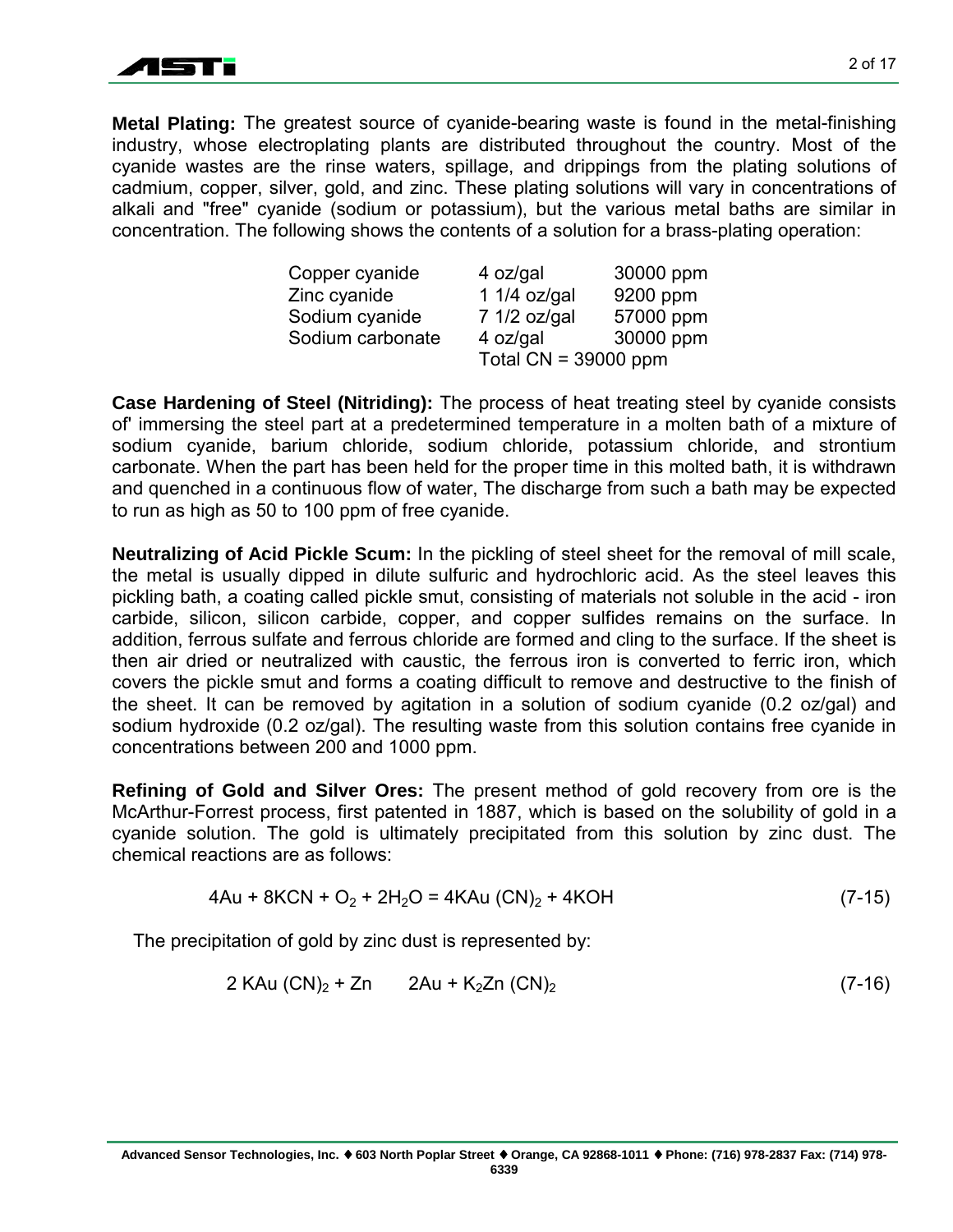

The potassium-zinc-cyanide solution remaining after the gold is precipitated in Eq. 7-16 is the waste to be treated.

Alternatively, gold can be dissolved in a sodium cyanide solution:

$$
4Au + 8NaCN + O_2 + 2H_2O = 4NaAu (CN)_2 + 4NaOH
$$
 (7-15a)

The gold is then precipitated with zinc dust as follows:

4 NaAu (CN)2 + 2Zn = 4 Au + 2Na2Zn (CN)4 (7-16a)

The recovery *of* silver from its ore is similar. The reaction is:

$$
2Ag + 4 \text{ NaCN} + O + H_2O \rightarrow 2\text{NaAg(CN)}_2 + 2\text{NaOH}
$$
 (7-17)

The silver is then precipitated by zinc dust or aluminum powder. The remaining cyanide solution must then be treated for the destruction of cyanides before disposal.

**Scrubbing of Stack Gases:** Cyanide is a by-product of the manufacture of carbides. The cyanide gets into the flue gas and appears in the wastewater from the flue gas scrubber. This wastewater must then be treated for the destruction of the cyanides.

All *of* these wastes described above are so toxic to man and animal alike that even in remote areas such as Nevada, where there are many gold and silver processing plants, the state Department of health requires that the cyanide be completely destroyed, even when these wastes are stored in protected ponds.

# **Chemistry of the Treatment**

There are two types of cyanide wastes: free cyanide (NaCN or KCN), and combined or complex cyanide ( $Na<sub>2</sub> Au(CN)<sub>2</sub>$ ).

**Destruction of Free Cyanide to Cyanate:** When chlorine in its various forms (represented as C12 below) is applied to a free cyanide such as sodium cyanide, oxidation takes place, producing cyanogen chloride:

$$
NaCN + Cl_2 \rightarrow CNCl + NaCl
$$
 (7-18)

This reaction is practically instantaneous, and is independent of pH. Cyanogen chloride is also a toxic waste, and, since it volatilizes readily (similar to  $NCI_3$ ), its formation is to be avoided. Cyanogen chloride can be converted to a more stable compound with proper pH control. In the presence of alkali, represented by NaOH, it decomposes to cyanate at pH 8.5 to 9.0 as follows:

$$
CNCI + 2NaOH \rightarrow NaCNO + NaCl + H2O \qquad (7-19)
$$

At a controlled pH of 8.5 to 9.0, it takes 10 to 30 minutes for 100 percent completion of this reaction - that is to say, the conversion of free cyanide to cyanate with chlorine. As the pH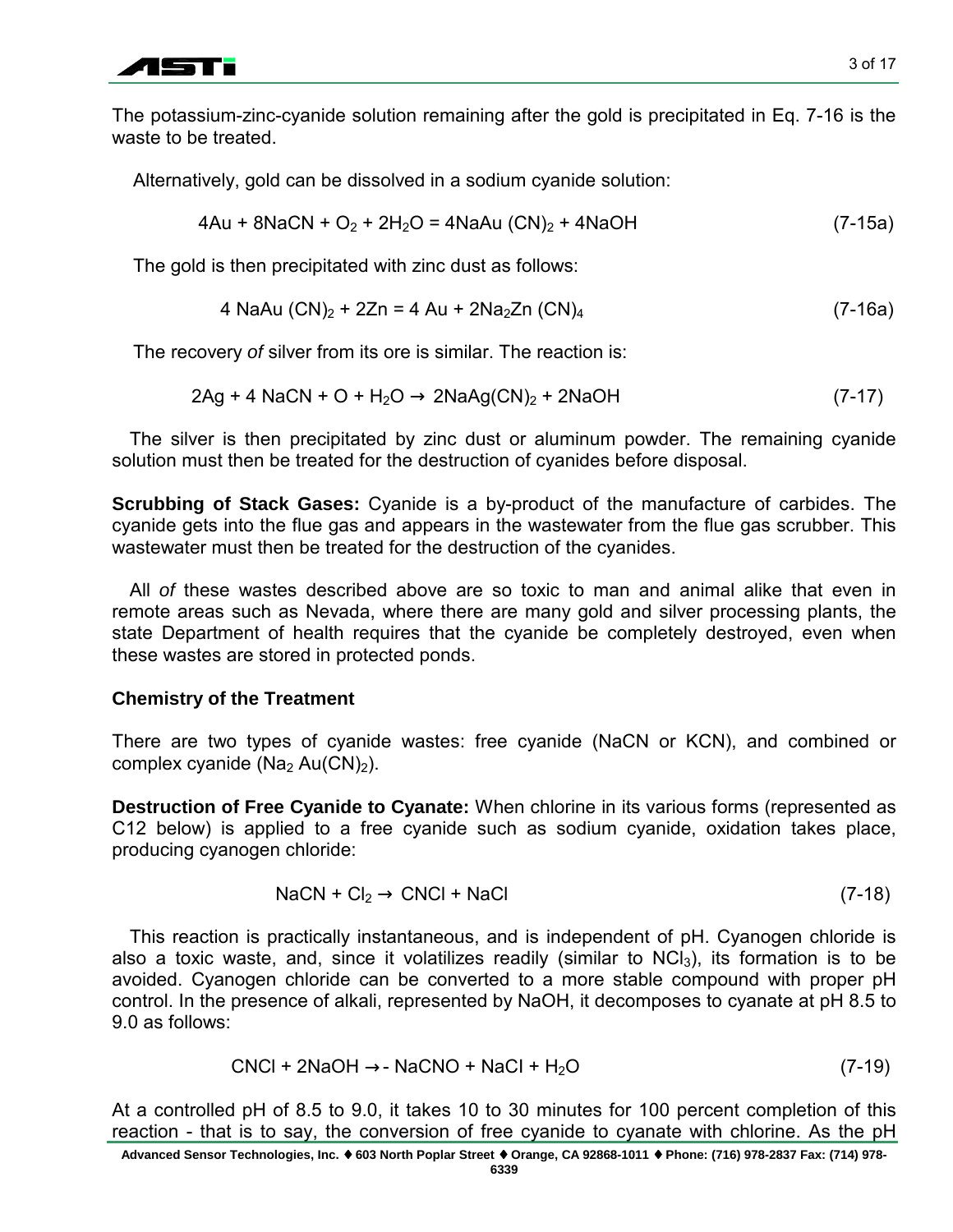

increases, the reaction time diminishes. At pH 10 to 11, the time is on the order of 5 to 7 minutes. If the pH drops to as low as 8.0, cyanogen chloride will begin to form. This is to be avoided.

The theoretical requirements for destruction of free cyanides to cyanates are as follows: 2.73 parts of chlorine for each part of free cyanide as CN; 1.125 parts of caustic as, NaOH or 1.225 parts of hydrated lime  $(Ca(OH<sub>2</sub>))$  per part of chlorine applied.

In actual practice, it requires more chlorine since other chlorine-consuming compounds are usually present.

Usually the waste is of rather high alkalinity, and so the alkali requirements average out less than one part - usually 0.6 to 0.8 parts of alkali per part of chlorine. If ammonia is present in the waste, causing formation of chlorarnines, it is not economically desirable to chlorinate beyond the breakpoint to a free chlorine residual, since chloramines will react to destroy the free cyanide. It simply takes a little longer time. For chloramine treatment, allow an additional 15 minutes. The pH control is critical and is to be measured after chlorination.

Either the flow-through or the batch system of treatment is acceptable when it is necessary only to destroy cyanides to cyanates. The flow-through system can be more economical since it is possible to control the reaction between chlorine and cyanide to form cyanate before the reaction between chlorine and cyanate can begin. This economical advantage may not be of primary consideration when it is imperative always to destroy the free cyanide completely.

**Destruction of Cyanates to Carbon and Nitrogen:** Cyanates are several hundred-fold less toxic than are the cyanides, but there -are times when it is mandatory to destroy them. The cyanates present as the end product in the destruction of the cyanides at pH 8.5 to 9.0 are not readily decomposed by water or the excess alkali present in the treated waste unless free chlorine is present. The cyanates in the presence of chlorine slowly hydrolyze to form ammonium carbonate and sodium carbonate:"

$$
3Cl_2 + 4H_2O + 2NaCNO \rightarrow 3Cl_2 + (NH_4)_2 CO_3 + Na_2 CO_3
$$
 (7-20)

Chlorine does not take part chemically in this reaction, but does aid in completing the reaction within one to one and a half-hours. It is thought that chlorine acts as a catalyst in Eq. 7-20. The chlorine in Eq. 7-20 must be free available to complete this reaction. After the hydrolysis of Eq. 7-20 takes place, the chlorine and caustic rapidly oxidize the ammonium carbonate to nitrogen gas, and the carbonates are converted to bicarbonates as follows:

$$
3Cl2 + 6NaOH + (NH4)2 CO3 + Na2CO3
$$
  
2NaHCO<sub>3</sub> + N<sub>2</sub> + 6NaCl + 6H<sub>2</sub>O (7-21)

As part of this reaction, but not shown, small amounts of inert nitrous oxide ( $N_2$ O) and volatile nitrogen trichloride  $(NCl<sub>3</sub>)$  are also formed.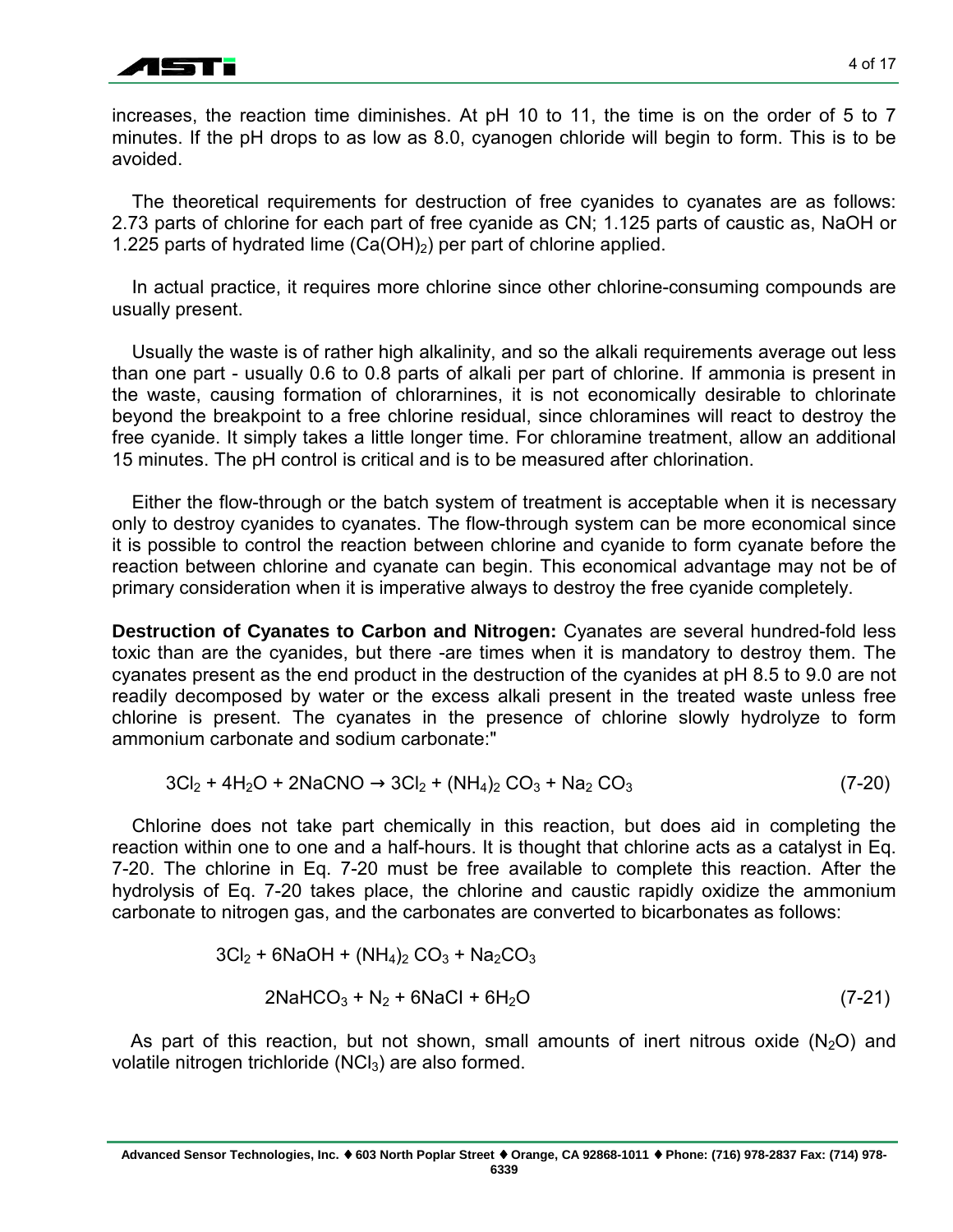

The complete destruction of cyanides and cyanates to carbonates, nitrogen, and nitrous oxide theoretically requires: 6.82 parts of chlorine per part of free cyanide as CN; 1.125 parts of caustic (NaOH) or 1.225 parts of hydrated lime  $(Ca(OH)_2)$  per part of chlorine applied.

In practice, it requires slightly more chlorine to deal with other chlorine compounds, which may be present. Any ammonia initially present will have to be destroyed by the breakpoint phenomenon in order to insure the formation of free chlorine. This requires approximately 10.0 ppm chlorine per ppm of ammonia nitrogen.

The alkali requirements are usually less than one part (0.6 to 0.8) of alkali per part of chlorine, owing to the frequently high initial alkalinity of these wastes.

Either a flow-through or a batch system can be employed for the complete destruction of cyanides. In either case, the minimum holding time for all reactions to go to completion is one and a half-hours. In a flow-through system, short-circuiting becomes critical; therefore it is necessary to monitor the waste at several points, utilizing ORP measurements.

Removal of Metallic Ions In the electroplating industry, the plating baths and rinse waters contain an excess of cyanide above that required to form the soluble metal cyanide complexes. The excess cyanide is called free cyanide; in the complex metallic form, it is known as the combined cyanide. The latter forms can be those of cadmium:  $Cd(CN)_2$  ∙ 2NaCN; of copper: Cu(CN) ⋅ 2NaCN; of silver: AgCN ⋅ NaCN; and of zinc: Zn (CN)<sub>2</sub> ⋅ 2NaCN.

The chlorine and alkali requirement for the destruction of cyanides and cyanates in metal plating is based on the total cyanide present = free plus combined.

Chlorination of metallic cyanide wastes differs from that of free cyanides as follows:

- 1. The metals are more or less converted to insoluble oxides, hydroxides or carbonates.
- 2. These insoluble compounds require additional facilities for sedimentation and sludge disposal.
- 3. Additional chlorine is required to oxidize certain metals to a higher form, specifically copper and nickel.
- 4. When nickel is present, it interferes somewhat with the destruction of cyanides to cyanates.
- 5. When iron is present as ferrocyanide, it is readily oxidized to ferricyanide, which resists destruction by the alkaline chlorine process.

The chlorination of such plating wastes to the soluble alkali cyanates and the insoluble metallic precipitate is shown by the following reaction, which forms the insoluble zinc carbonate:

 $Zn(CN)_2 \cdot 2NaCN + NaCN + Na_2 CO_3 + 10NaOH + 5Cl_2 \rightarrow$ 

$$
ZnCO3 + 5NaCNO + 10NaCl + 5H2O \t(7-22)
$$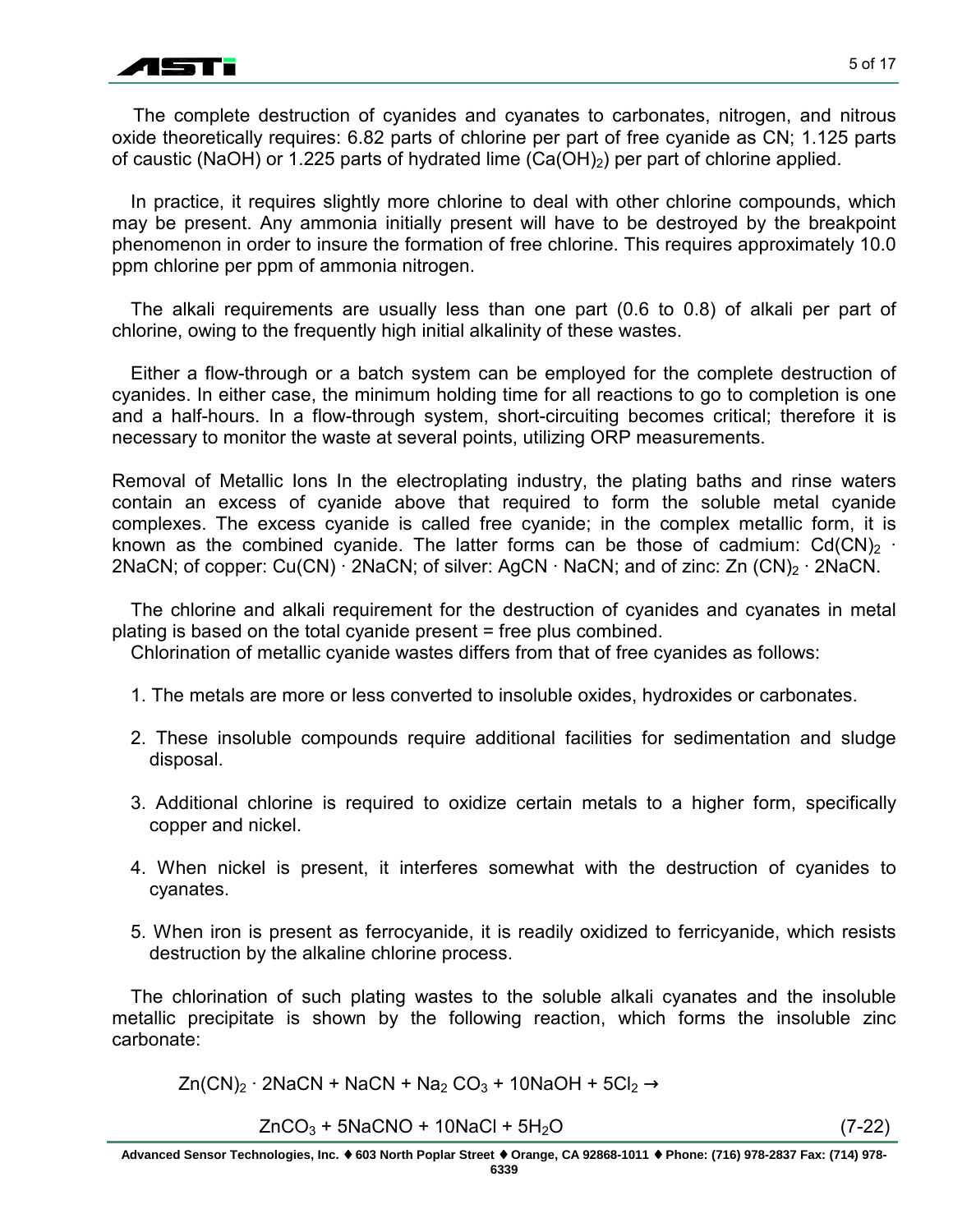

or by forming the insoluble zinc hydroxide:

$$
Zn(CN)2 - 2NaCN + NaCN + 12NaOH + 5Cl2 \rightarrow
$$
  

$$
Zn(OH)2 + 5NaCNO + 10NaCl + 5H2O
$$
 (7-23)

The above reactions are rapid in the presence of a free chlorine residual. If chloramines occur, the reaction will not go to completion, and insoluble metallic cyanides may be found in the sludge. This can be avoided by monitoring to a free chlorine residual or to the proper ORP level. The volume of sludge will be on the order of I percent of the initial waste when the total cyanide concentration is on the order of 50 to 75 ppm.

When copper or nickel plating rinse waters (which are cyanide free) are mixed with other cyanide wastes and treated, additional chlorine is consumed in converting the cuprous copper and nickelous nickel to higher forms as follows: 0.56 parts of chlorine per part of cuprous copper; 2.25 parts of chlorine per part of nickelous nickel-, 1.125 parts of caustic (NaOH) or 1.225 parts of hydrated lime  $(Ca(OH)_2)$  per part of chlorine applied.

Interference by Nickel Nickelous nickel forms a cyanide complex which interferes with the destruction of cyanides to cyanates. It is reported that this complex cyanide cannot be completely destroyed to cyanate in a relatively short time, even in the presence of a free chlorine residual.

However, it creates no problem when the cyanides are to be completely destroyed to carbon dioxide, nitrogen, and nitrous oxide.

In a flow-through plant in which the cyanides are to be converted to the cyanates, the presence of nickel may be solved as follows:

- 1. Separate nickelous waste from the cyanide waste.
- 2. Apply nickelous waste to inlet of settling basin along with the cyanide waste after chlorination (nickelous waste does not contain cyanide).
- 3. Allow the nickelous oxide or hydroxide formed by the reaction with the alkali to settle out. Any excess free chlorine in the chlorinated cyanide waste rapidly converts the nickelous nickel to the black nickelic oxide, which hydrolyzes further to the insoluble hydroxide.

**Interference by Iron:** Photographic process wastes contain potassium and sodium ferricyanides among other significant chemicals deleterious to the quality of receiving waters. Both ferrocyanide and ferricyanide are toxic to some fish in the presence of sunlight at levels as low as 2 mg/I and therefore should not be discharged without treatment to bodies of water used for beneficial purposes.

While the ferrocyanide is readily oxidized to ferricyanide by chlorine, it does not appear that it can be destroyed directly by alkaline chlorination. It is therefore necessary to decomplex the iron cyanide so that it can be destroyed by chlorine. The addition of mercuric chloride to the waste, to decomplex the iron cyanide, has been suggested. This would form mercuric cyanide, which can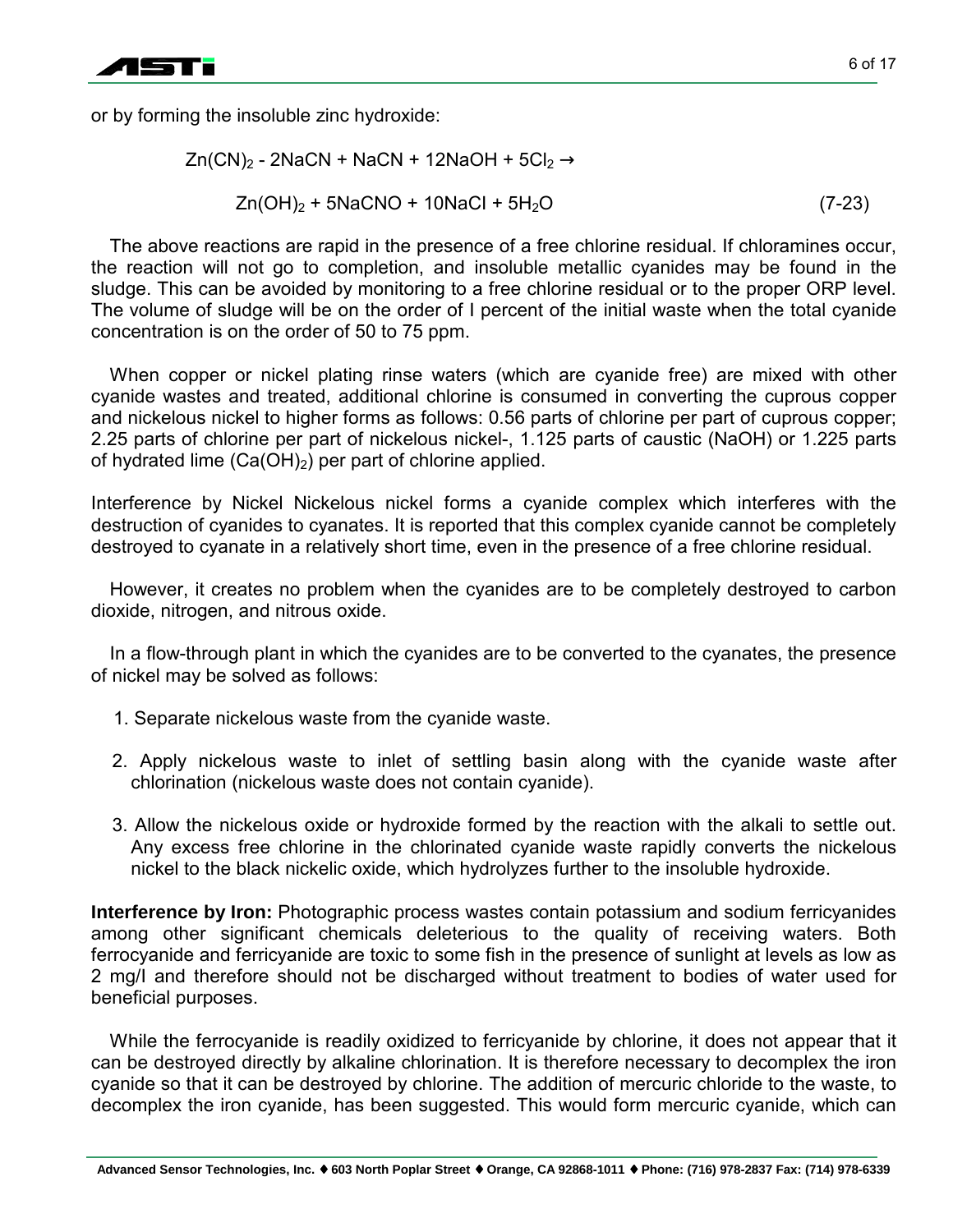

be destroyed by the alkaline chlorination process, but the mercury would then have to be recovered from the waste.

## **Process Control**

The monitoring and control of cyanide destruction to either cyanates or to carbon dioxide and nitrogen require sophisticated laboratory expertise.

For the flow-through or continuous process treatment, the only satisfactory monitoring technique is the use of ORP control. The ORP measuring cell consists of a measuring electrode and a reference electrode (Fig. 7-5). There are two conveniently spaced ORP plateaus in the destruction of cyanides by the alkaline chlorination process. Fig. 7-6 shows the first plateau, where cyanide is converted to cyanates at approximately +400 mv. The complete destruction of the cyanates occurs at the second plateau, some +200 mv higher.

These values are relative, depending on the poise of the waste. For example, the first plateau on some wastes might be as low as +325 mv, and the second at +500 mv. Therefore the poise of the waste must be determined in order to establish the set point of the ORP controller.

If the cyanides are to be converted to cyanates only, then it is necessary to run quantitative tests for cyanides and cyanates to determine the optimum chlorine dosage. It is from these tests that the first plateau of the oxidation-reduction potential is determined.

The following procedures are suggested:

The modified Liebig titrimetric method, for the determination of total cyanide in raw waste and the total residual cyanide in the treated waste, is applicable where great accuracy is not required and where it is not necessary quantitatively to measure the presence of minute quantities of total residual cyanide.



# *Fig. 7-5 ORP cell for cyanide waste treatment.*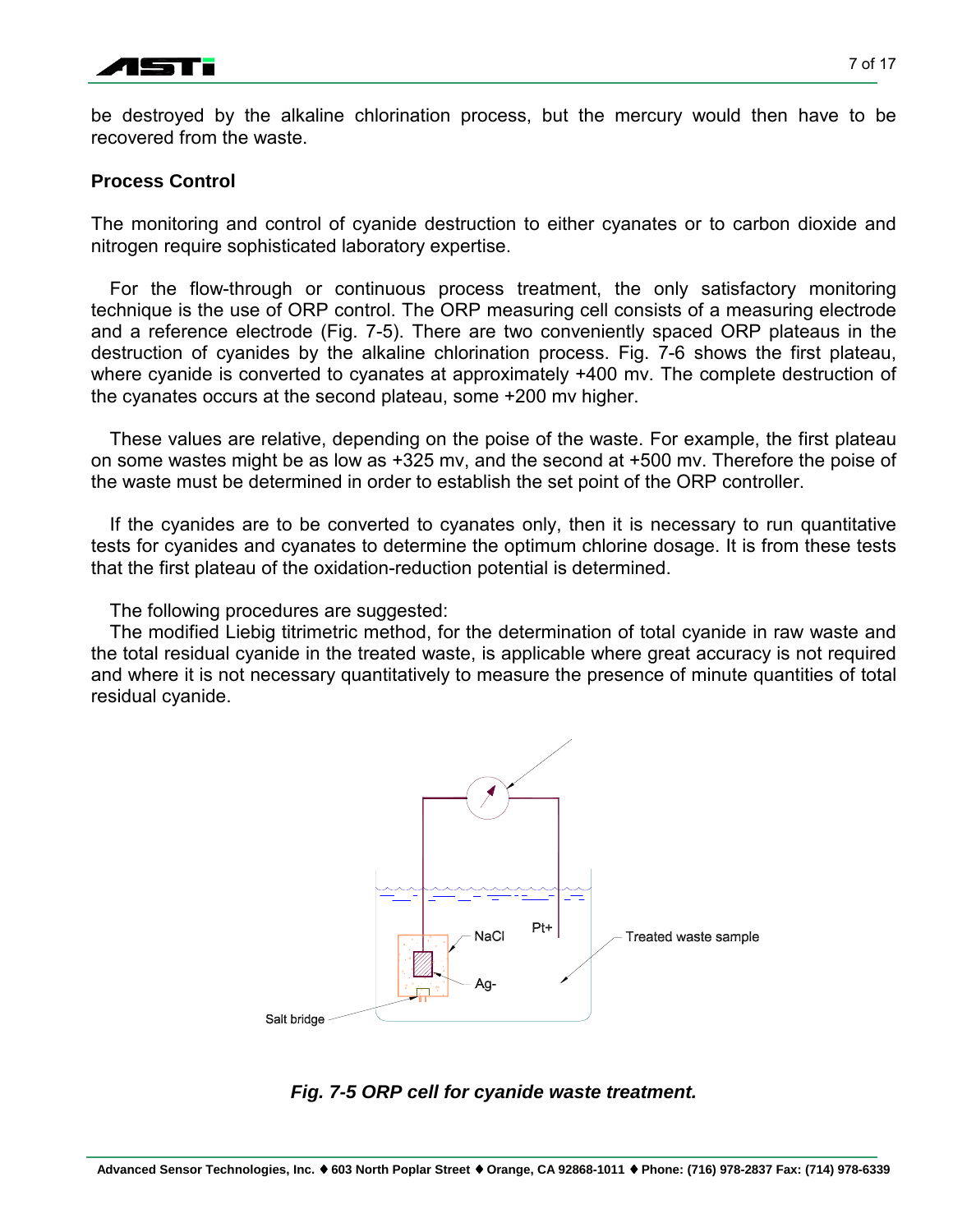



**Typical Cyanide ORP Destruction Curve**

### *Fig. 7-6. Typical ORP versus cyanide destruction curve.*

The pyridine-benzidine method and the pyridine-pyrazolone method can be used for the microanalysis of any residual total cyanide left in the waste after treatment.

A modification of the Herting method is used for determining any residual cyanate left in the waste after treatment.

For the complete destruction of cyanides in a flow-through system, it is necessary to carry a free chlorine residual of 2 to 5 ppm at the end of the required contact time. Measuring the ORP at this residual level will determine the poise of the particular waste and thereby establish the set point of the ORP controller.

It is necessary at all times to be able to determine quantitatively the chlorine residual at the selected control points in the treatment system. This can be done with the acid O -T test or the amperometric titrator. When it is not necessary to distinguish between free and combined chlorine residual, either method is suitable.

For distinguishing between the two forms of available chlorine, only a properly modified amperometric titration procedure is satisfactory. Heavy metal ions, such as cuprous and silver, as well as high concentrations of cupric ion interfere with the amperometric titration. In the complete destruction of cyanide wastes, dichloramine is always present, and the total combined chlorine may amount to as much as twenty-five times that of the free chlorine. It is possible to titrate free chlorine in the presence of up to 25 ppm of monochloramine, but the dichloramine must be less than 5 ppm. The remedy is to apply opposing voltage to make the proper change in the zero point of the ammeter scale on the titrator. This is easily done by use of a 1.5 volt dry cell.

For the batch process control, the following is suggested:

For the destruction of cyanides to cyanates, control to a free chlorine or chloramine residual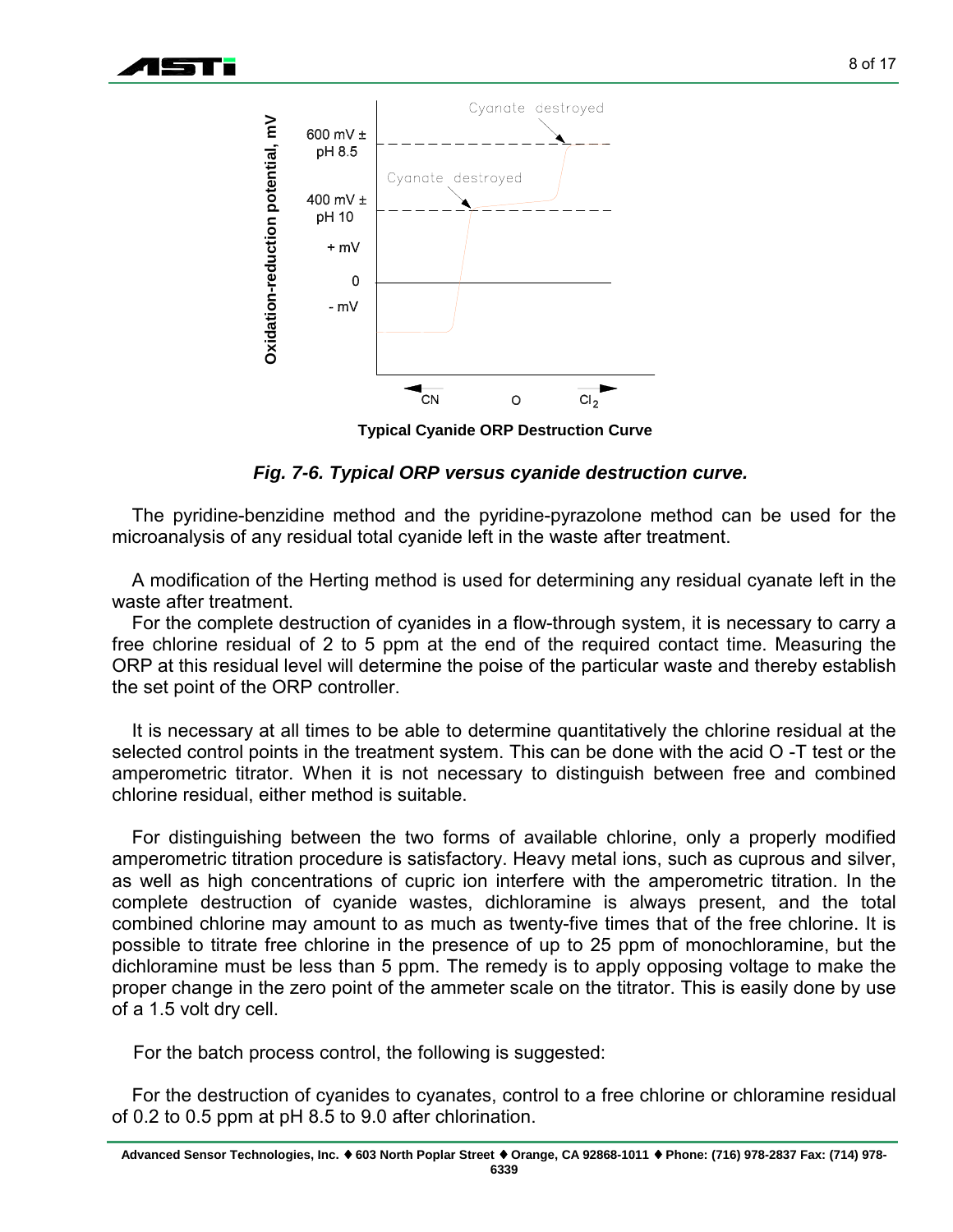

For the complete destruction of cyanides to carbon dioxide and nitrogen, continued chlorination at a pH not less than 8.5 to 9.0 is required until a free chlorine residual (0.5 to 1.0) is present after not less than one and a half to two hours retention. This would be at the suction side of the circulating pump and ahead of the point of chlorine application.

When metallic ions are present, the destruction of cyanides to cyanates also requires the appearance of a free chlorine residual.

Proper laboratory analysis will require dechlorination of the sample and usually distillation as well. These procedures are necessary to prepare the sample for the quantitative estimation of total cyanides and cyanates.

In using chlorinated samples for a total cyanide or cyanate analysis, it is essential (1) to remove any remaining cyanogen chloride before dechlorination by increasing the pH of the sample to 10 to 11 by addition of alkali, preferably NaOH, and (2) remove all residual chlorine by a reducing agent such as sodium sulfite.

Distillation is necessary to obtain the total cyanide in the raw or treated waste when metallic cyanide complexes are present and to separate the cyanide from objectionable turbidity, color, and other substances, which interfere chemically with specific tests for cyanides.

**Hypochlorite:** If the quantities of cyanide to be destroyed are small enough, it is perfectly acceptable to use hypochlorite. The same amount of available chlorine is required. The only difference is that caustic is not required when hypochlorite is used. The following equations demonstrate why equal amounts of available chlorine are required whether it be hypochlorous acid made from chlorine gas and water:

$$
Cl_2 + H_2O \rightarrow HOCl + HCl
$$
 (7-24)

or sodium hypochlorite, which is made from chlorine gas, water, and caustic:

$$
HOCL + NaOH - NaOCl + H2 0
$$
 (7-25)

Therefore, using chlorine water:

5HOCI + 5HCI + 10NaOH + 2NaCN → 2NaHCO3 + N2 + 10 HCI + 9H2O (7-26)

or hypochlorite:

$$
5NaOCl + H2O + 2NaCN - 2 NaHCO3 + N2 + 5NaCl
$$
 (7-27)

# **Chlorination Facility**

The first chlorination plant for the destruction of cyanides in the United States was built in 1942. Since that time the alkaline chlorination system has been widely accepted. Some of these installations have been well documented.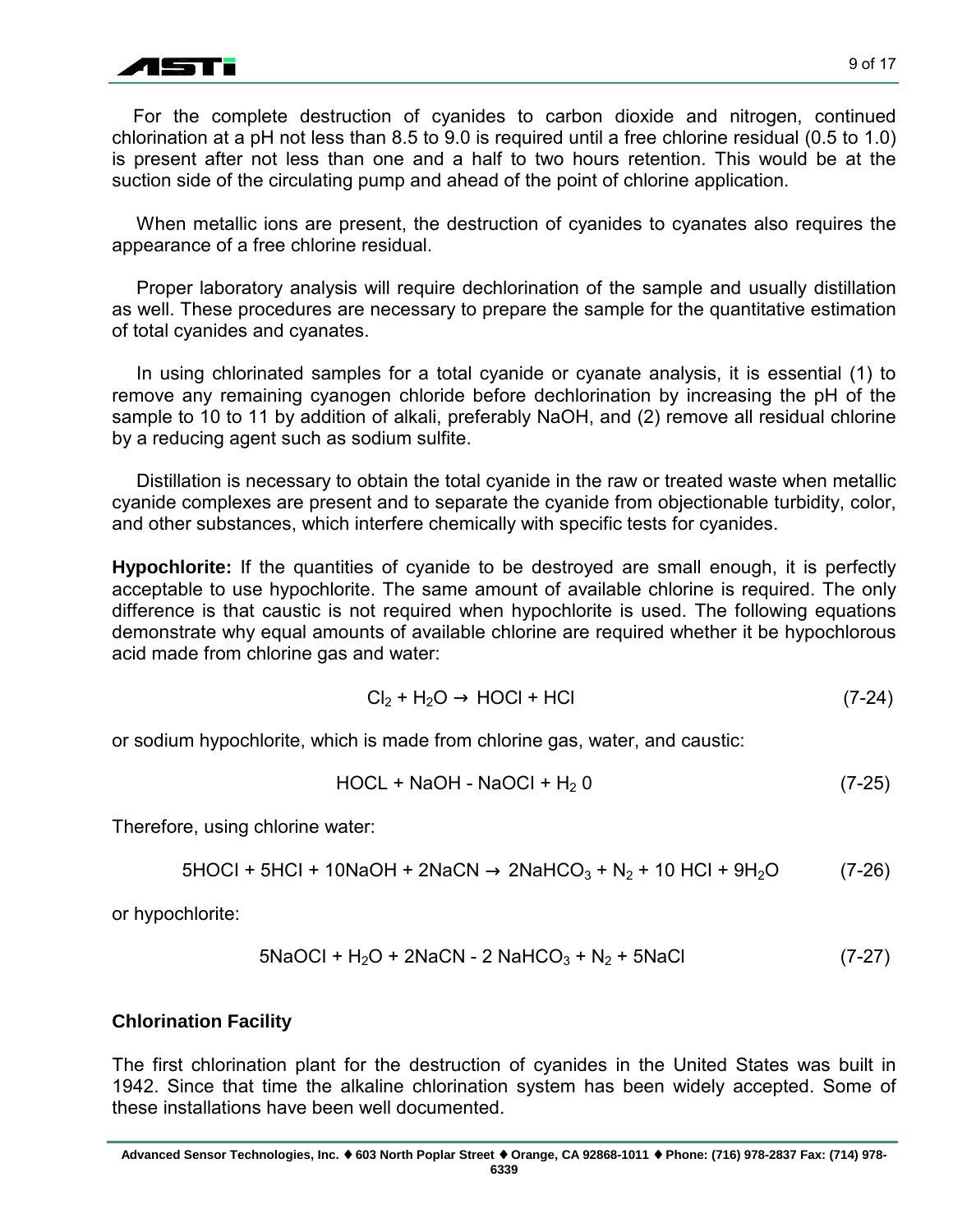

Many plant installations operate mainly on the batch method, but utilize automatic pH control and ORP measurement to control the destruction to cyanates. In this form, the individual waste treatment system is allowed to discharge the cyanates directly to the municipal or other waste collection system. In some localities, wastes from individual plants are collected in a tank truck and taken to a central batch treating plant. Other plants, for example, those in areas of automobile manufacturing, munitions manufacturing, and ore processing, may be the sophisticated completely automated flow-through type.

It is customary to recirculate the cyanide waste through the chlorinator injector wherever possible. If a batch system is indicated, smaller, less expensive equipment may be used, whereas in a flow-through system more units of larger capacity may be required since the chlorinator "sees" the waste only once in the flow-through system. In both systems, the water to power the operation of the injector is always that of the waste itself. Fig. 7-7 illustrates a typical batch system.

Let us assume that the cyanides are to be converted only to cyanates. The total cyanide content of the waste is 1500 ppm, and the capacity of the batching system is 5000 gal/day. To convert to cyanates requires a chlorinator capable of delivering 4 ppm  $Cl<sub>2</sub>$  per ppm cyanide = 6000 ppm total capacity in 5000 gallons.

> 6000 x 8.33 = 49,980 lb./mg 5000 gal =  $0.005$  mg 0.005 x 49,980 = 249.9 lb. chlorine required

A 2000 lb./day chlorinator would be the unit of choice. This unit operating at capacity could treat the entire batch in three hours by recirculating all the waste through the injector, as shown in Fig. 7-7. The caustic feeder should be able to match the 2000 lb. rate of the chlorinator; this would amount to a rate of approximately 313 gal/day, so that the caustic feeder should have a capacity of approximately 350 to 400 gpd.

Theoretically it requires 1.125 parts of NaOH to neutralize each part of chlorine. In practice, because these wastes have such high alkalinities and high pH, it usually requires about 0.9 to 1.0 part caustic per part chlorine. Assume 1.0 part caustic to each part chlorine.

Caustic is usually handled at 50 percent strength. The sg is 1.52, and therefore each gallon of 50 percent caustic = 6.38 lb. NaOH.

> $2000$  lb. Cl<sub>2</sub> per day =313 gal/day 6.38 lb./gal

The system should have an indicating pH meter. Automatic operation or a time clock system is optional. Confirmation of cyanide to cyanate can be achieved by an indicating ORP unit.

Fig. 7-8 illustrates a completely automated flow-through system. Here the pH is automatically controlled, using a ratio system to provide the proper amount of caustic to the chlorine being fed. In this case, it has been decided that the complete destruction of cyanide to nitrogen and carbonates is required. The success of this system is based on the ORP control and monitoring system. Once the set point of the ORP controller has been determined

**6339**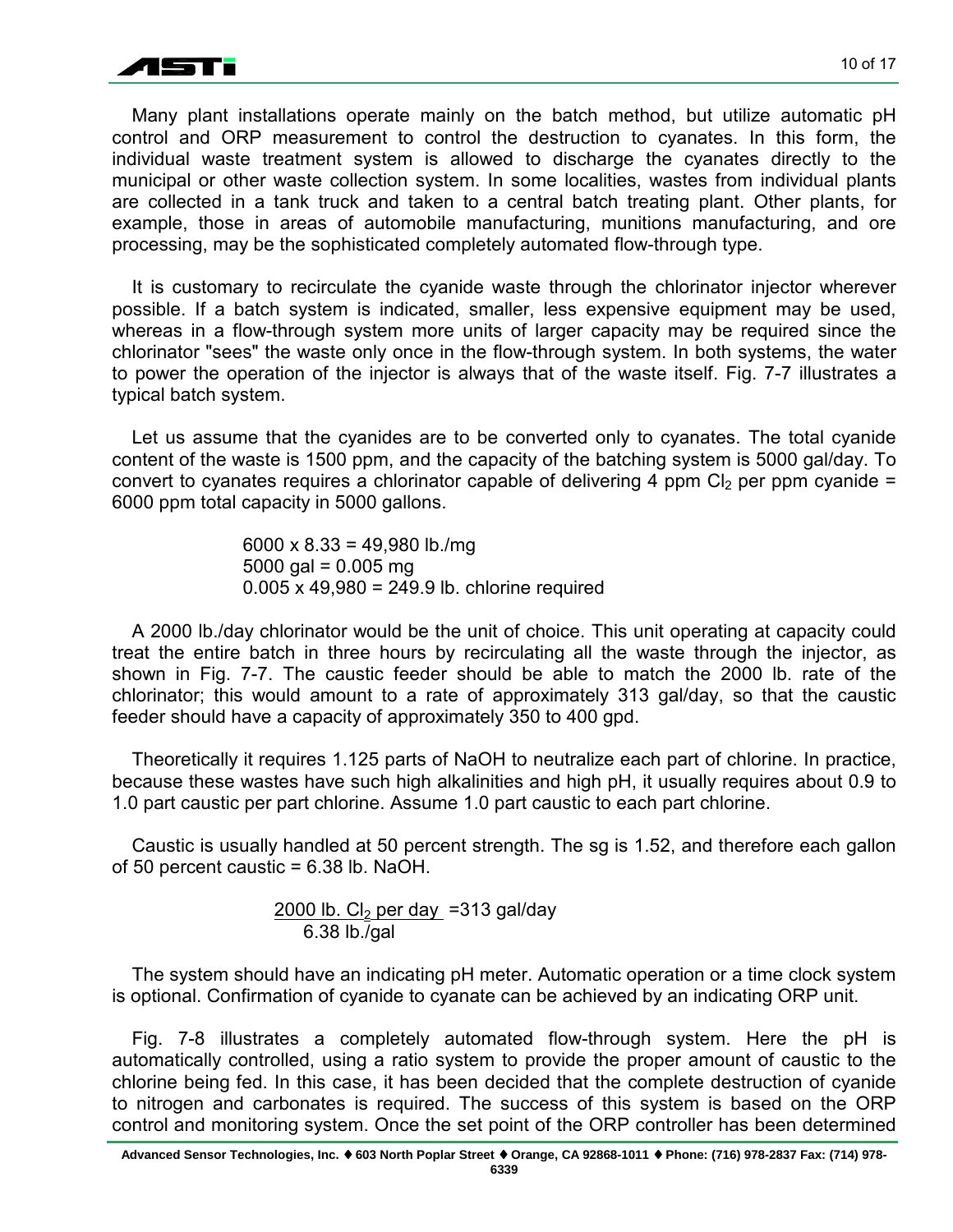

by laboratory procedure, described previously, the ORP controller takes over the control and monitoring of the chlorination system. This in conjunction with automatic pH control integrates a completely automatic flow-through system.

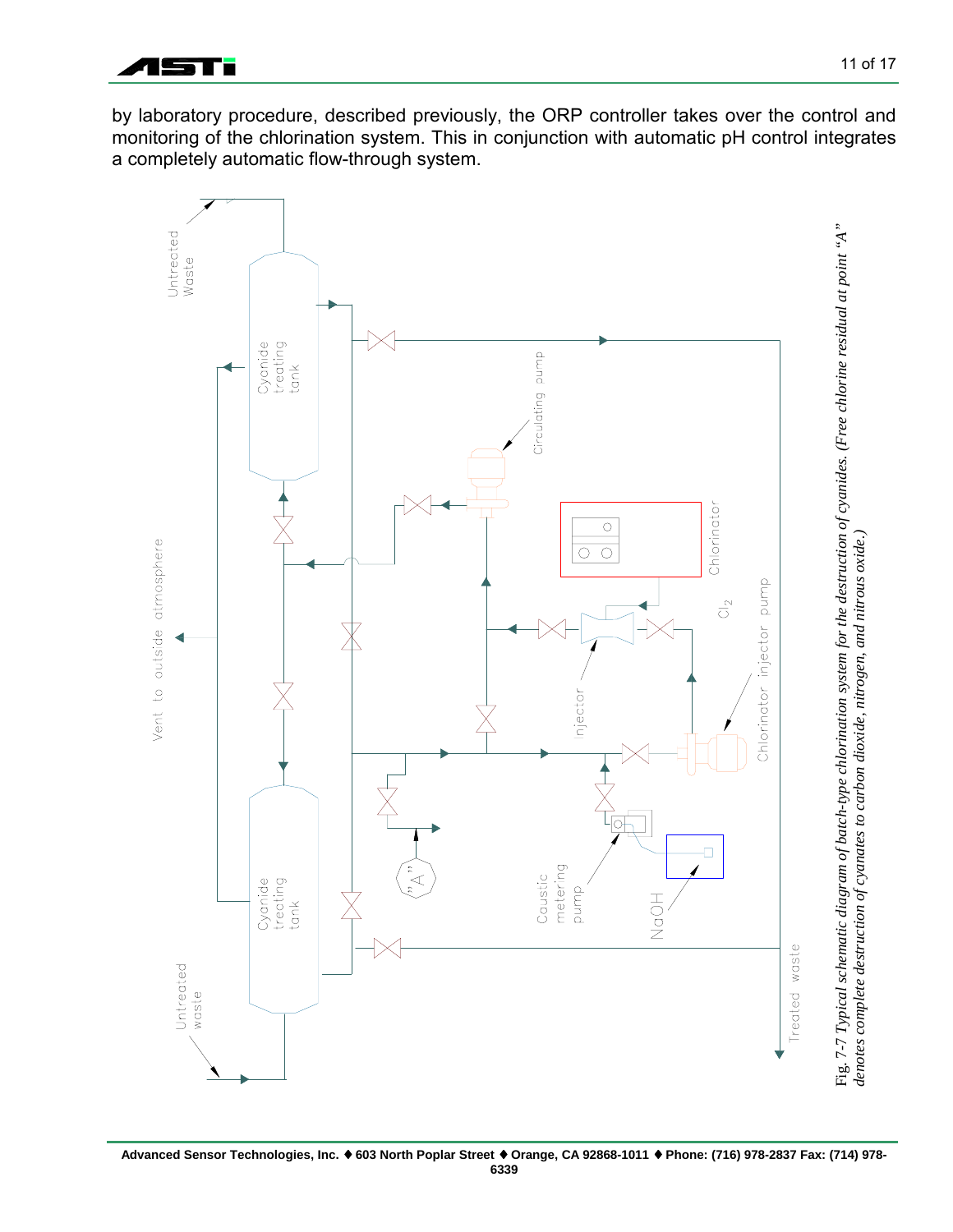



Fig. 7-4. *Fully automatic alkaline-chlorine cyanide waste destruction system for continuous flow-through treatment. Chlorinator #1 controlled by ORP controller; this is first-stage destruction to cyanates. Caustic pump #1 controlled by pH controller. Chlorinator #2 controlled by chlorinator #1; this is second-stage destruction to C and N. Caustic pump #2 controlled by chlorinator #2. Chlorinator #3 and caustic pump #3 are backup units operated by alarms on ORP monitoring system.*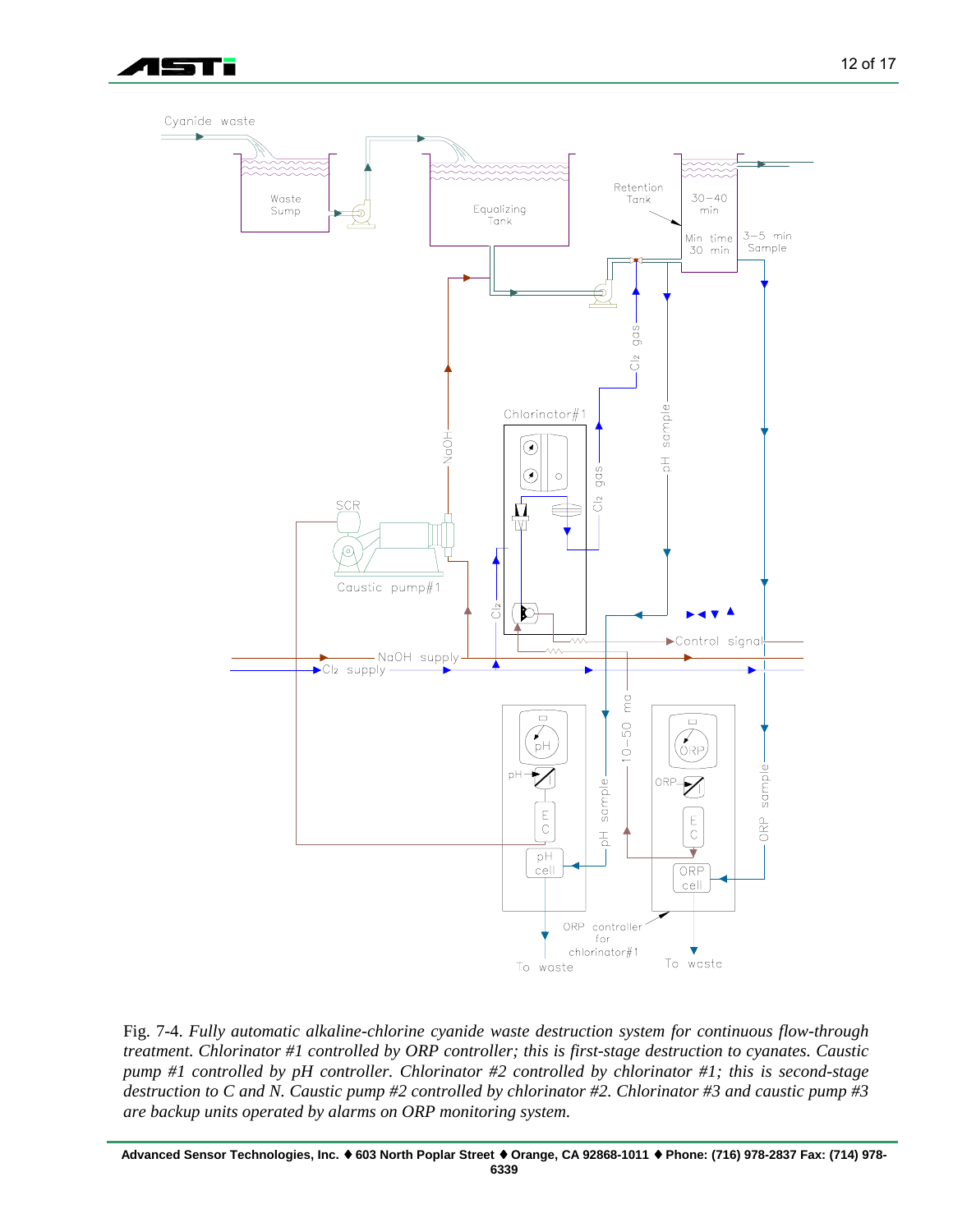<u>lsan</u>



Fig. 7-8 *(continued)*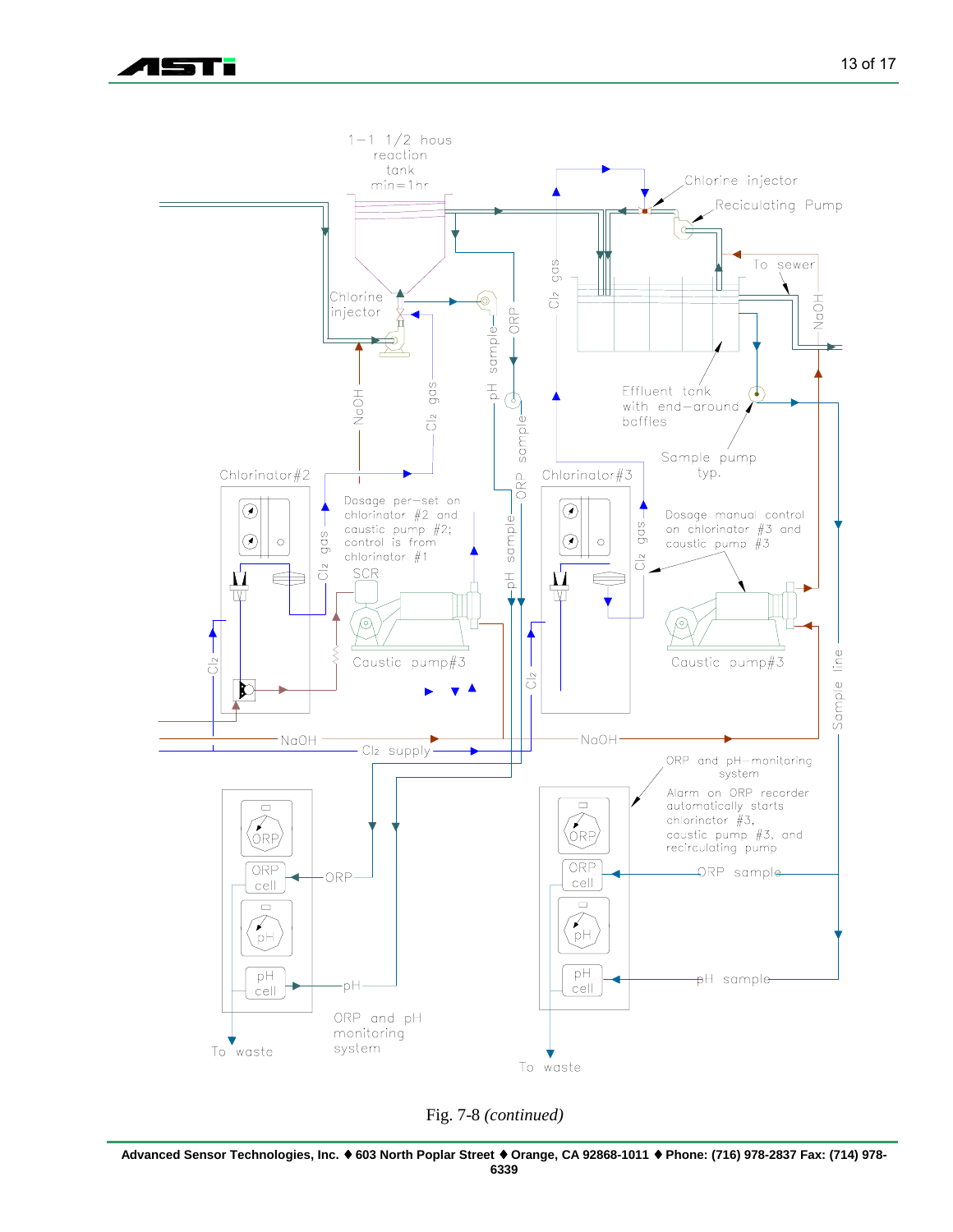

Frequent laboratory checks should be made to verify the ORP controller set point as well as the validity of the pH electrodes.

## **Controlling the Oxidation of Cyanides by the Chlorination Process**

*The Potential Curve or Characteristic for the Oxidation of Cyanides.* When chlorine in increasing amounts if applied to a cyanide-bearing stream, the pH of which has previously been adjusted to 8.5 to 9.0, the potential of the treated waste increases along a characteristic curve similar to that illustrated by Fig. 7-9. The potential levels plotted vary somewhat with the potential cell; therefore the potentials shown in the figure are only examples of the different levels recorded by a representative cell.

Furthermore, it is important to remember that a change in pH affects the potential. A drop in pH results in an increase in potential, while a rise in pH causes a decrease in potential. It is therefore essential for best control that the pH of the raw waste be maintained within reasonably close limits prior to chlorination.

The potential system, for purpose of further discussion, is divided into four potential levels: (1) the reduced or cyanide potential level; (2) the cyanate-chloramine potential level; (3) the free chlorine potential level; and (4) the controlling potential level.



Fig. 7-9. *Relationship of potential versus increasing amounts of chlorine in the presence and absence of ammonia in a cyanide destruction system.*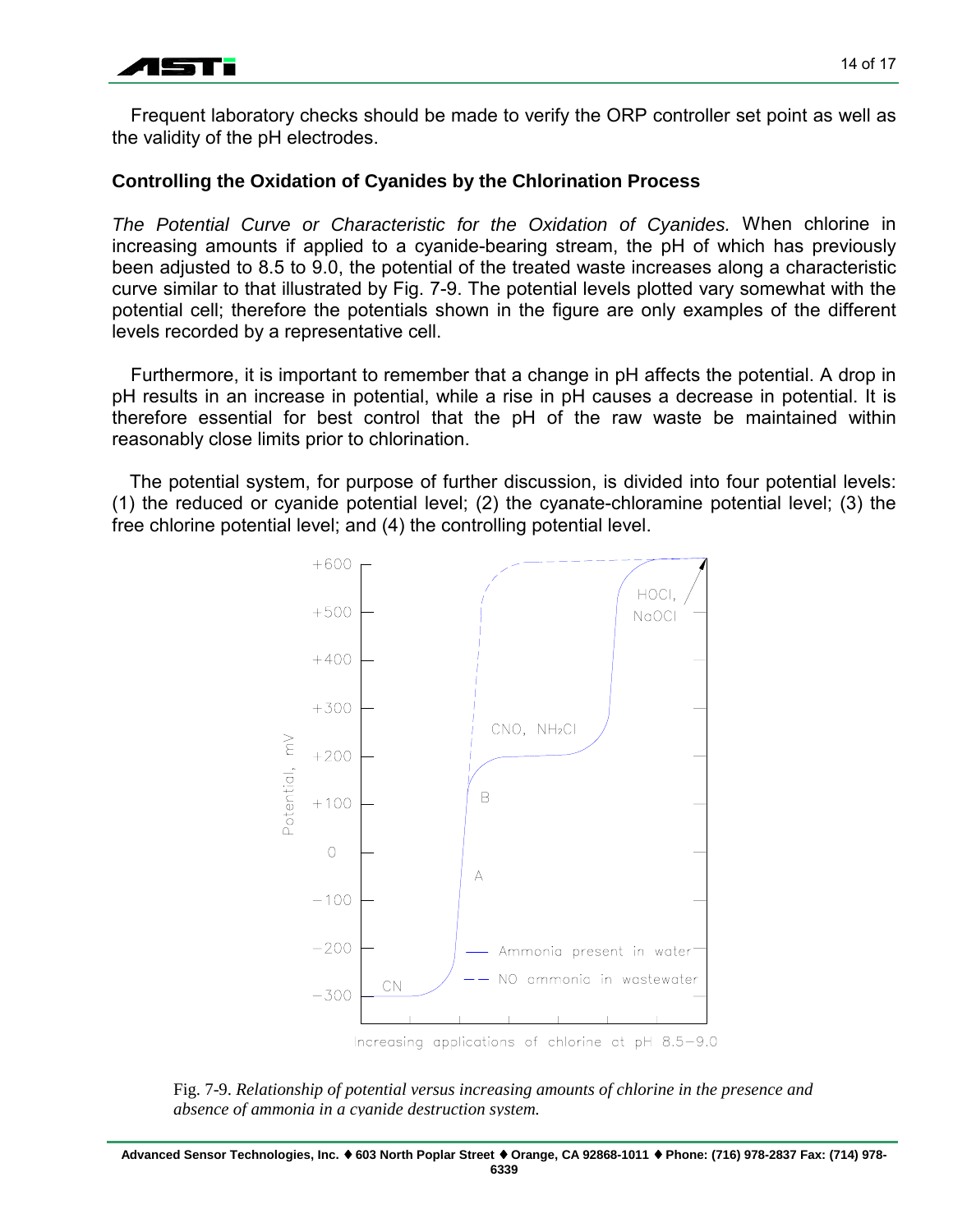

*The Reduced or Cyanide Potential Level* The reduced potential level is the potential level of the raw waste and the raw waste chlorinated with an insufficient amount of chlorine (less than 2.73 parts of chlorine per part of CN). The constituent most affecting the potential is the cyanide. This reduced potential level can therefore also be called the cyanide potential level. In the potential system involved with the chlorination of the waste, it is the lowest potential level.

In Fig. 7-9, the cyanide potential level (-300 mv) is maintained with increasing applications of chlorine until practically all of tile cyanide has been oxidized to cyanogen chloride and more than 90 percent of the CNCI, within three minutes, has been converted to cyanates, at which time the potential will have risen to zero or +50mv. Additional retention time, sufficient to complete the hydrolysis of the cyanogen chlorides to cyanates, will result in a higher stabilized potential at the cyanate potential level with no additional chlorine. Up to this point, tile presence or absence of ammonia in the raw waste make little difference in the end result. However, as chlorination continues beyond the theoretical 2.73 parts of chlorine to 1 part of CN, the presence or absence of ammonia in the raw waste is of extreme importance.

*The Cyanate or Chloramine Potential Level* The cyanate potential level is the potential level of the waste chlorinated with just sufficient chlorine completely to convert all of the cyanide to cyanates. As mentioned previously, this level is not reached immediately, since a retention period of thirty minutes or more is usually required to complete the hydrolysis of the last small fraction of cyanogen chloride.

As chlorination proceeds beyond the application necessary to reach the cyanate potential level, which in practice requires a somewhat greater ratio of chlorine to cyanide than the theoretical 2.73:1 ratio, two situations occur: (1) where ammonia is present in the raw waste, and (2) where ammonia is not present in the raw waste.

In the presence of ammonia in the raw waste, any chlorine applied in excess of that required just to convert the cyanide to cyanates appears as chloramine residual. The cyanate and chloramine potential levels are identical, and this level is shown on Fig. 7-9 at about +200 mv. Usually, when ammonia is present in the waste, the cyanate potential level is the highest potential level attained, since it is seldom feasible to convert all of the ammonia to chloramines. However, if enough chlorine is added completely to react with all of the ammonia in addition to the cyanide initially present in the waste, further increases in chlorine application appear as a free chlorine residual, in which case the potential rises to a new maximum at about +600 mv.

When no ammonia is present in the raw waste, any chlorine applied in excess of that required just to convert the cyanide to cyanates appears as a *free chlorine residual,* and the potential rises immediately to a value of about +600 mv, as shown on Fig. 7-9 by the broken curve.

*The Free Chlorine Potential Level* It has been mentioned that the *free chlorine potential level* may be attained in two different ways, determined by the presence or absence of ammonia in the waste. The solid curve in Fig. 7-9 illustrates the potential characteristic with ammonia present, and the broken curve shows the characteristic when no ammonia is present in the raw waste. Both curves are identical while the first reaction is being completed - namely, the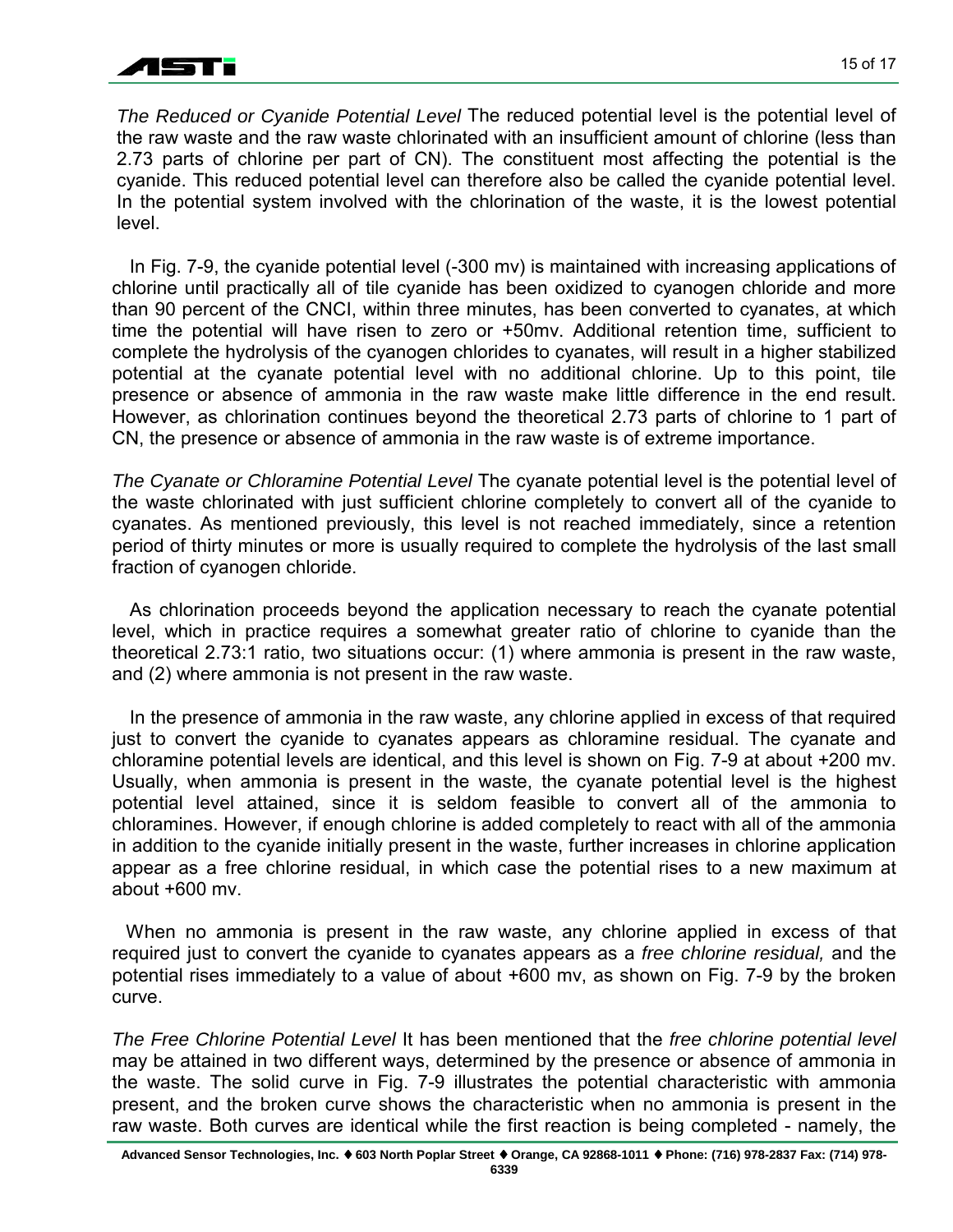

oxidation of cyanide to cyanogen chloride and the subsequent hydrolysis of this cyanogen chloride to cyanates.

Since oxidation of the cyanates by additional chlorination requires not only the presence of a *free chlorine residual* but also a contact period of perhaps forty-five minutes, the *free chlorine potential level* may be reached momentarily when no ammonia is present by applying more than enough chlorine to complete the cyanate reaction but not enough completely to convert all of this cyanate to nitrogen and carbon dioxide. In this case, the potential will remain at the free chlorine level as the oxidation of the cyanates proceeds until all of the excess free chlorine is used up, at which time the potential will fall to the cyanate level again.

The slowness of this cyanate-free chlorine reaction also accounts for the plateau on the solid curve at +200 mv. in the presence of ammonia which represents the *cyanate-chloramine potential level,* since any excess chlorine applied after the cyanates have formed reacts quickly with the ammonia to form chloramines. Because chloramines will not oxidize the cyanates to nitrogen and carbon dioxide, it is necessary to apply enough excess chlorine to (1) combine with all the ammonia, and (2) to react with all the cyanates before the *free chlorine potential level* can be reached and maintained. Thus the length of the cyanate-chloramine plateau at +200 mv is directly associated with the amount of ammonia present in the waste.

*The Controlling Potential Level* For purposes of control, it is important to sample the chlorinated waste as soon after the application of chlorine as is possible to obtain a sample which has significance or meaning with respect to the process. In practice, this has been found to be three minutes (the control potential retention period). Point A in Fig. 7-9 represents the midpoint between the *cyanide potential level* and the *cyanate-chloramine potential level in* this case, -50 mv.

Below this potential, cyanides are likely to be present in increasing small amounts with decreasing small applications of chlorine. Above this potential, a chlorine residual, free or chloramine as the case may be, will be present in increasing small amounts with increasing small applications of chlorine.

With the process under automatic potential control, the potential will at times fluctuate above and below the set point. This raises the possibility of having present small amounts of cyanides in the treated waste at times if the control potential point is set at the no cyanide-no chlorine residual level of - 50 mv.

In view of the axiom that cyanides and a chlorine residual cannot be present in solution at the same time, it appears safer to have any possible fluctuation in the control potential occur in the zone in which chlorine residuals in small amounts will always be present after a three-minute retention period. In the representative cell (Fig. 7-9), such a potential control or set point has been set at B +100 mv.

This controlling potential may be computed as follows:

# *Formula:*

Controlling potential level in mv. = calibrated cyanide potential in mv plus 80 percent of the potential difference in mv between the calibrated cyanide and cyanate potentials.